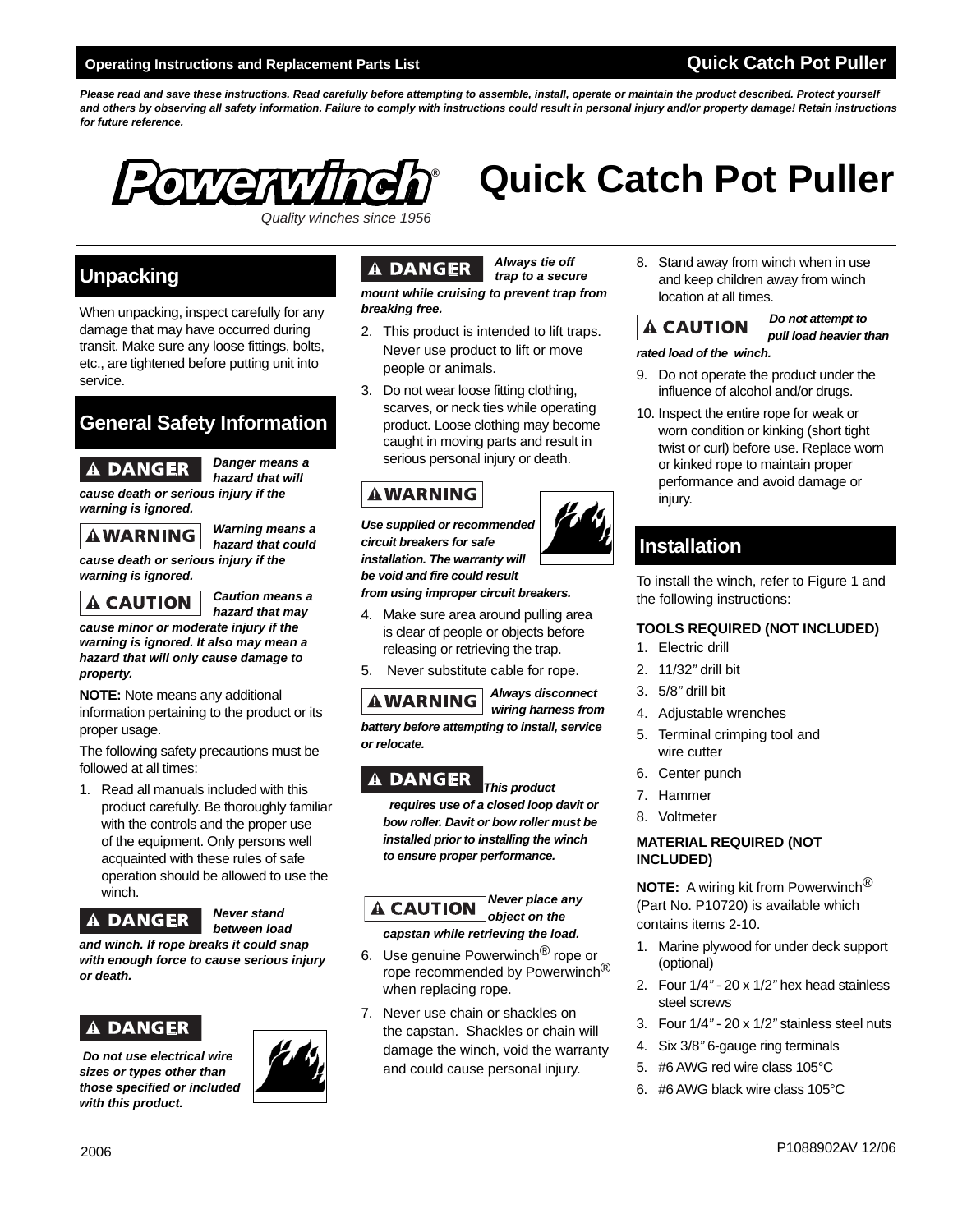### **Installation (Continued)**

- 7. 1*"* diameter heat shrink tubing
- 8. 2*"* diameter heat shrink tubing
- 9. Wire ties
- 10. Two #10, 6-gauge ring terminals
- 11. Loctite<sup>®</sup> 242 thread locker (optional)

#### 12. Silicone sealer

#### **MOUNTING WINCH ONTO DECK**

- 1. Place mounting template in desired position on deck and secure with tape. Ensure centerline of capstan lines up with centerline of davit or bow roller.
- 2. Using a punch, mark center of each mounting hole to be drilled. Remove template and drill holes perpendicular to deck with an electric drill.
- 3. Insert three mounting studs into the threaded holes on underside of winch. A small amount of thread locker can be used to secure studs in housing. Use two mounting nuts to help tighten studs into housing as shown in Figure 2.
- 4. Place Protect-a-Deck gasket over mounting studs and slide flush with bottom of winch.
- 5. Slide mounting studs into the three 11/ 32*"* mounting holes in deck.

**IMPORTANT:** Be sure to feed wiring harness through 5/8*"* hole while lowering winch flush to deck.

6. Slide flat washers and lock washers



onto mounting studs. Tighten nuts to fully secure winch.

7. Examine winch to make sure unit is securely fastened and centerline of capstan is aligned with center line of bow roller or davit.

### Wiring Installation

**A CAUTION** *Do not use electrical wire sizes or types other than those specified or included with this product.*

### A DANGER

**Use supplied or recommend***ed circuit breakers for safe installation. The warranty will be void and fire can result from using improper circuit breakers.*



# 5/8*"* Hole in Deck For Motor Lead wires 5/8*"* Diameter Hole In Deck for Foot Switch (Location may vary) Flat Washer Studence of the Company of the Studence of the Studence of the Studence of the Studence of the Studence of the Studence of the Studence of the Studence of the Studence of the Studence of the Studence of the Stu Lock Washer Hex Nut **Figure 1 - Mounting for Quick Catch Pot Puller**

### **AWARNING**

*Always disconnect wiring harness from battery before attempting to install, service or relocate unit.* 



*A* CAUTION Follow the order of  *wiring steps to ensure power is not applied to winch until all wires and circuit breakers are installed.*

### **AWARNING**

*Always keep wires away from intense sources of heat. Be sure newly installed wires are away from any exposed bare wires.*



### **SWITCH INSTALLATION**

- 1. Using dimensions from mounting template (or in another suitable location that allows the switch to be easily reached), drill a 5/8*"* hole.
- 2. Unscrew protective rubber cap from top of switch and install switch from underside of deck. The metal switch button should protrude slightly above top surface of boat deck.
- 3. Secure switch by replacing rubber cap and screwing it down completely.
- 4. Tighten adjusting nut on switch from below deck to complete switch installation.

### **WINCH WIRING INSTALLATION**

#### **WINCH TO NEGATIVE BATTERY TERMINAL**

1. Measure and cut 6-gauge black wire to run from winch to battery.

**NOTE:** Black wire does not run through switch.

 Allow some slack to prevent connections being too short leaving enough room to crimp end of wire. Install wire in boat before crimping any connections. Use cable ties to secure wiring to boat.

#### **DANGER** Â.

*Always keep wires away from intense sources of heat. Be sure newly installed wires are* 

*away from any exposed bare wires.*

2. After wire is installed, crimp a 3/8*"* ring terminal to both ends of wire.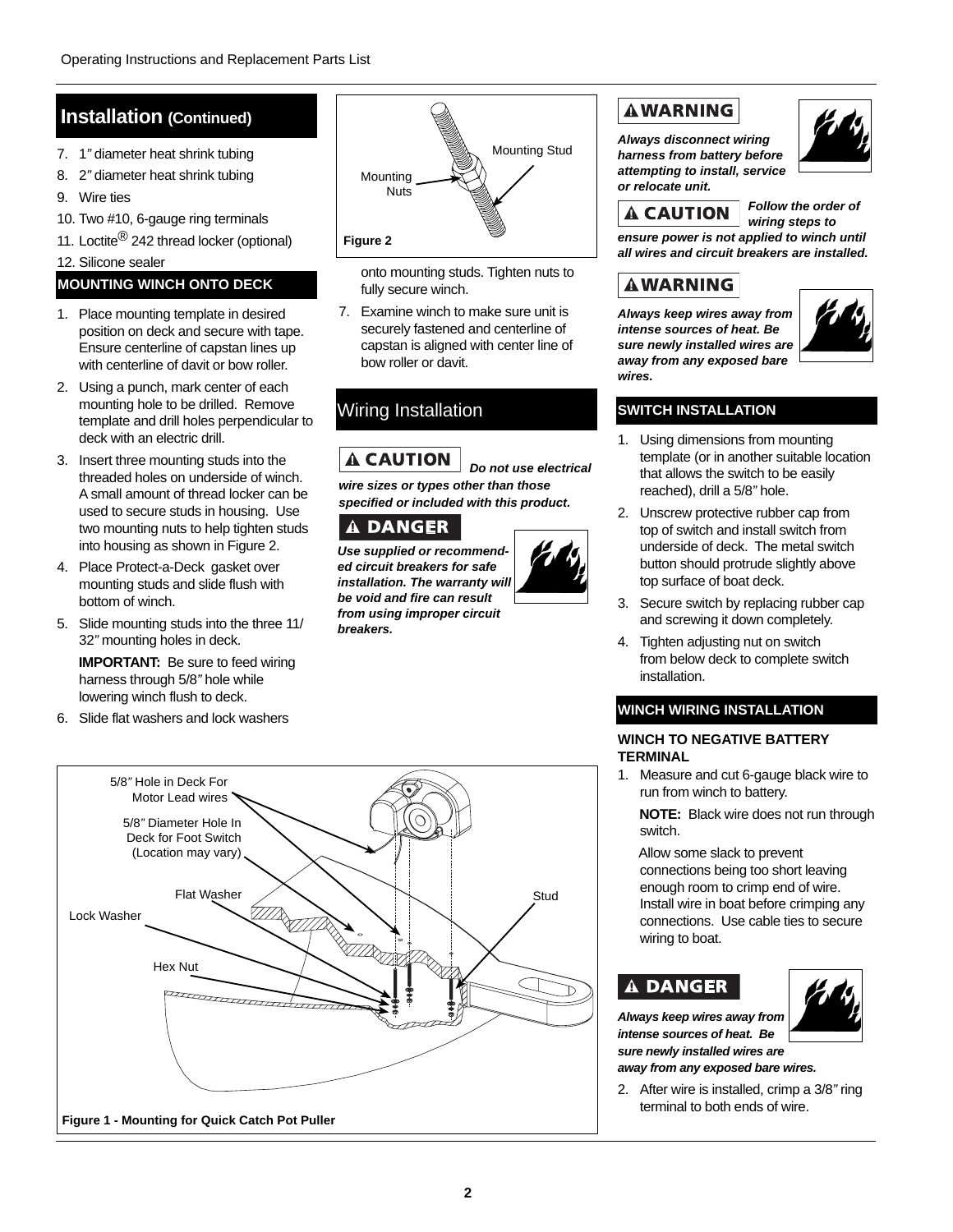### **Quick Catch Pot Puller**

### **Installation (Continued)**

- 3. Using a 1/4*"*-20 x 1/2*"* screw, connect black wire coming from winch to newly installed 6-gauge black wire. Tighten a 1/4*"*-20 nut to secure ring terminals together. Protect the junction by placing a 1*"* diameter piece of heat shrink tubing over connection and applying heat until tubing is secure.
- 4. Connect 6-gauge black wire to negative battery terminal.

#### **WINCH TO SWITCH**

1. Measure and cut 6-gauge red wire to run from winch to switch. Allow some slack to prevent connections being too short leaving enough room to crimp end of wire. Run wire in boat before crimping any connections.

### A DANGER

*Always keep wires away from intense sources of heat. Be sure newly installed wires are away from any exposed bare wires.* 



- 2. After wire is run, crimp a 3/8*"* ring terminal to end of wire to be connected to motor.
- 3. Using a 1/4*"*-20 x 1/2*"* screw, connect the red wire coming from winch to this 6-gauge red wire. Tighten a 1/4*"*-20 nut to secure ring terminals together. Protect junction by placing a 1*"* diameter piece of heat shrink tubing over connection and apply heat until tubing is secure.
- 4. Crimp a 3/8*"*, 6-gauge ring terminal to other end of this wire.
- 5. Connect this ring terminal to one of the ring terminals coming from the pre-wired connections on the switch. Secure using a 1/4*"*-20 x1/2*"* screw and nut. Protect junction by placing a 1*"* diameter piece of heat shrink tubing over connection and apply heat until tubing is secure.

#### **SWITCH TO BATTERY**

1. Measure and cut 6-gauge red wire to

#### run from switch to battery. Allow some slack to prevent connections being too short and leaving enough room to crimp end of wire. Run wire in boat before crimping any connections. Use cable ties to secure wiring to boat.

### **A DANGER**

*Always keep wires away from intense sources of heat. Be sure newly installed wires are away from any exposed bare wires.* 

- 2. Crimp a 3/8*"* 6-gauge ring terminal to one end of wire.
- 3. Using a 1/4*"*-20 x 1/2*"* screw, connect the remaining red wire coming from the switch to this 6-gauge red wire. Tighten a 1/4*"*-20 nut to secure ring terminals together. Protect junction by placing a 1*"* diameter piece of heat shrink tubing over connection and apply heat until tubing is secure.
- 4. Crimp a #10, 6-gauge ring terminal to other end of wire. This end will be attached to post marked **"aux"** on circuit breaker.
- 5. Cut a 1*'* section of 6-gauge red wire and crimp a 3/8*"* 6 gauge ring terminal to one end. Crimp a #10, 6-gauge ring terminal to the other end. This will be used as a circuit breaker jumper.

#### **Product Model Powerwinch® Recommended Rope**

 Quick Catch Pot Puller

Up to 5/8*"* diameter, most stranded lines.

#### **Chart 1 - Recommended Rope**



**Figure 3 - Wiring Diagram for Quick Catch Pot Puller**

- 6. Assemble circuit breaker to wire by placing #10 ring terminal onto post marked **"bat"** and secure with nut on circuit breaker.
	- 7. Attach remaining 6-gauge red wire coming from switch to the post on the circuit breaker marked **"aux".**
	- 8. Protect connection by placing a 2*"* diameter piece of heat shrink tubing over the connection and applying heat until the tubing is secure. Finally, connect the 3/8*"* ring terminal to battery.

#### **UNIT TEST**

- 1. With no rope on capstan, press switch down. If wiring to motor leads are correct, capstan will spin counterclockwise.
- 2. If capstan does not turn, but motor runs, motor polarity is incorrect.
- 3. To correct, reverse red and black wires at motor leads.

 *specified by* 

# **AWARNING** Use of rope NOT

*Powerwinch® could cause unit or property damage or personal injury and will void warranty.*

#### **LOADING ROPE**

1. Feed rope through davit or bow roller and pull toward winch. Make sure rope is not twisted or kinked and can freely run through bow roller or davit.

This product is a uniquely designed device to raise and lower traps using specific rope types. It is very important that only sizes and brands of rope specified by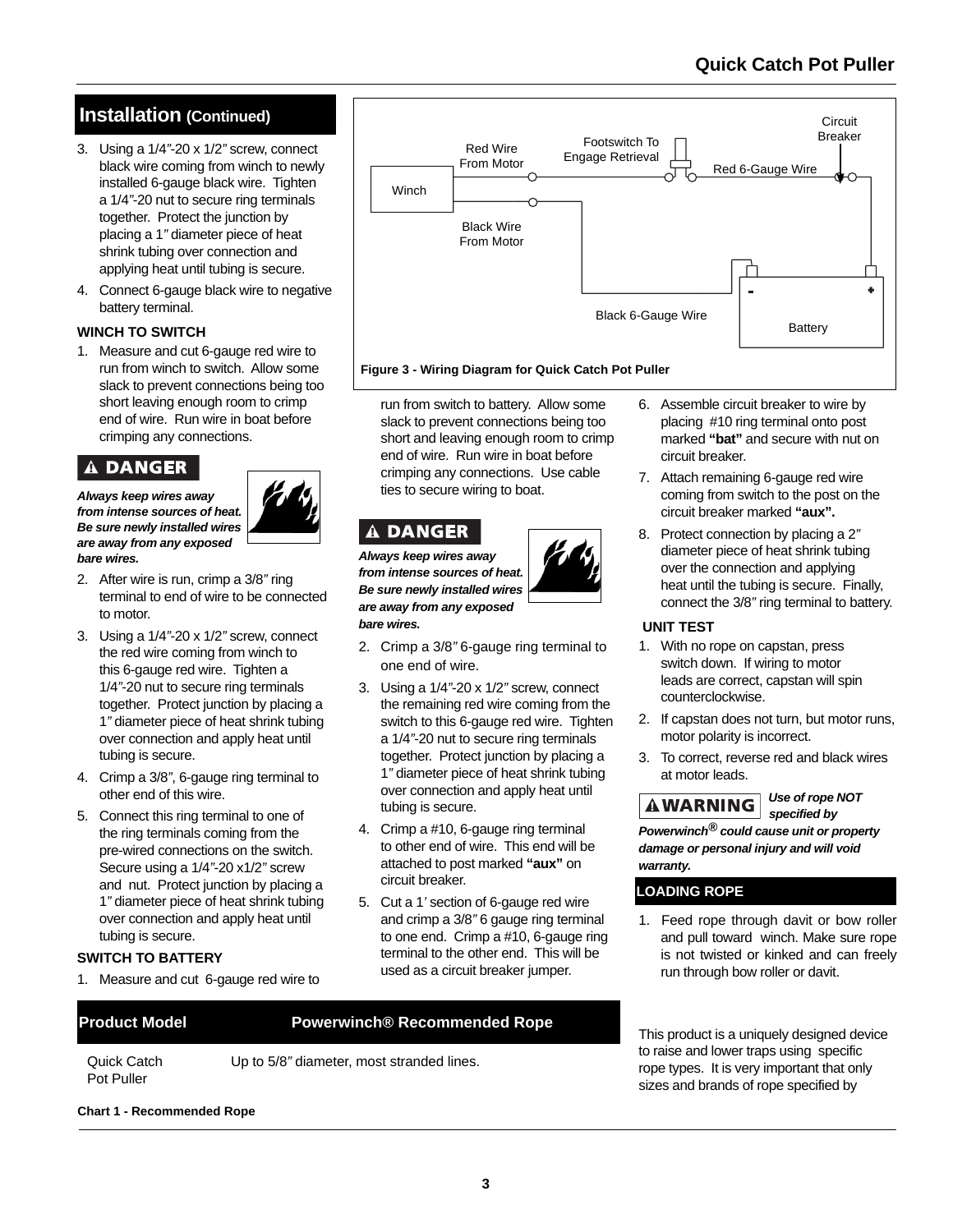#### **USING PROPER ROPE**

Powerwinch<sup>®</sup> are used with this product. Use of non-specified ropes could cause reduced levels of performance or serious personal injury and/or property damage. Use of non-specified ropes will also void warranty.

### **Unit Operation**

 *Tie off trap line to a deck cleat. Do NOT use Quick Catch Pot Puller to tie off trap.*

 *Do not allow the load*  **A CAUTION** *to drive the winch* 

*backwards or serious gear train damage could result. In addition, your warranty will be voided.* 

#### **RETRIEVING LOBSTER TRAPS OR POTS**

- 1. Untie line from cleat.
- 2. Face capstan end and make several wraps with line counter-clockwise around capstan. The more wraps that you put on the capstan, the less slip will occur between the rope and the capstan.
- 3. Push foot switch down to activate winch motor and pull line in allowing the winch to lift the load.
- 4. When load is retrieved, release switch and tie off to a deck cleat.

### **Maintenance**

- 1. Following each boating outing, flush exterior of winch with fresh water. Use only mild detergents to clean exterior. Use of solvents may cause damage and reduce effectiveness of corrosion resistant parts, paint, and gaskets.
- 2. Check rope or lines perodically for abrasion or deep cuts. Never splice old rope with new rope.
- 3. Inspect the capstan every 6 months for wear or corrosion. Replace capstan if necessary.
- 4. Check electrical connections every 6 month for corrosion. Replace any connection or wire which is damaged, corroded or frayed.

### **Technical Service**

For information regarding the operation or repair of this product please call (800) 243-3097.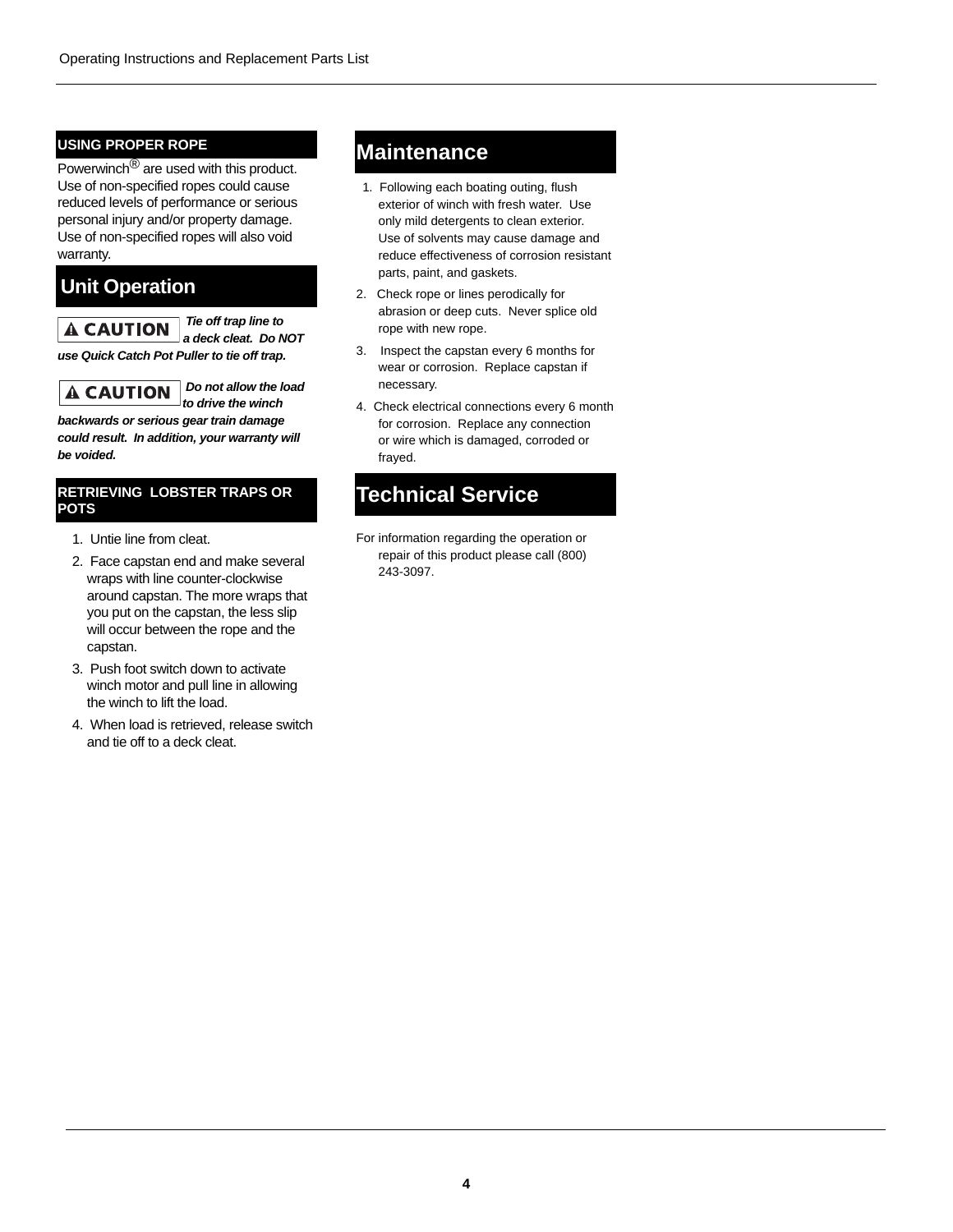### **Troubleshooting Guide**

| Symptom                    | Possible Cause(s)                                   | Corrective Action                                                                                                                    |
|----------------------------|-----------------------------------------------------|--------------------------------------------------------------------------------------------------------------------------------------|
| Product will not operate   | Disconnected, bad wiring or bad<br>circuit breakers | Check each connection with a voltmeter with switch engaged<br>Check circuit breaker connections closely                              |
| Rope slips when retrieving | Wrong rope size<br>1.                               | Replace rope with three strand, medium lay, premium<br>nylon up to 5/8" diameter rope                                                |
|                            | 2. Rope is frayed and worn                          | Replace rope                                                                                                                         |
|                            | Rope is too stiff<br>3.                             | Replace rope                                                                                                                         |
| Trap will not retrieve     | Rope is wound around capstan in<br>reverse          | Wind rope in proper rotation around capstan. Face capstan<br>end then feed rope over the top of capstan and wind<br>counterclockwise |

# **Notes**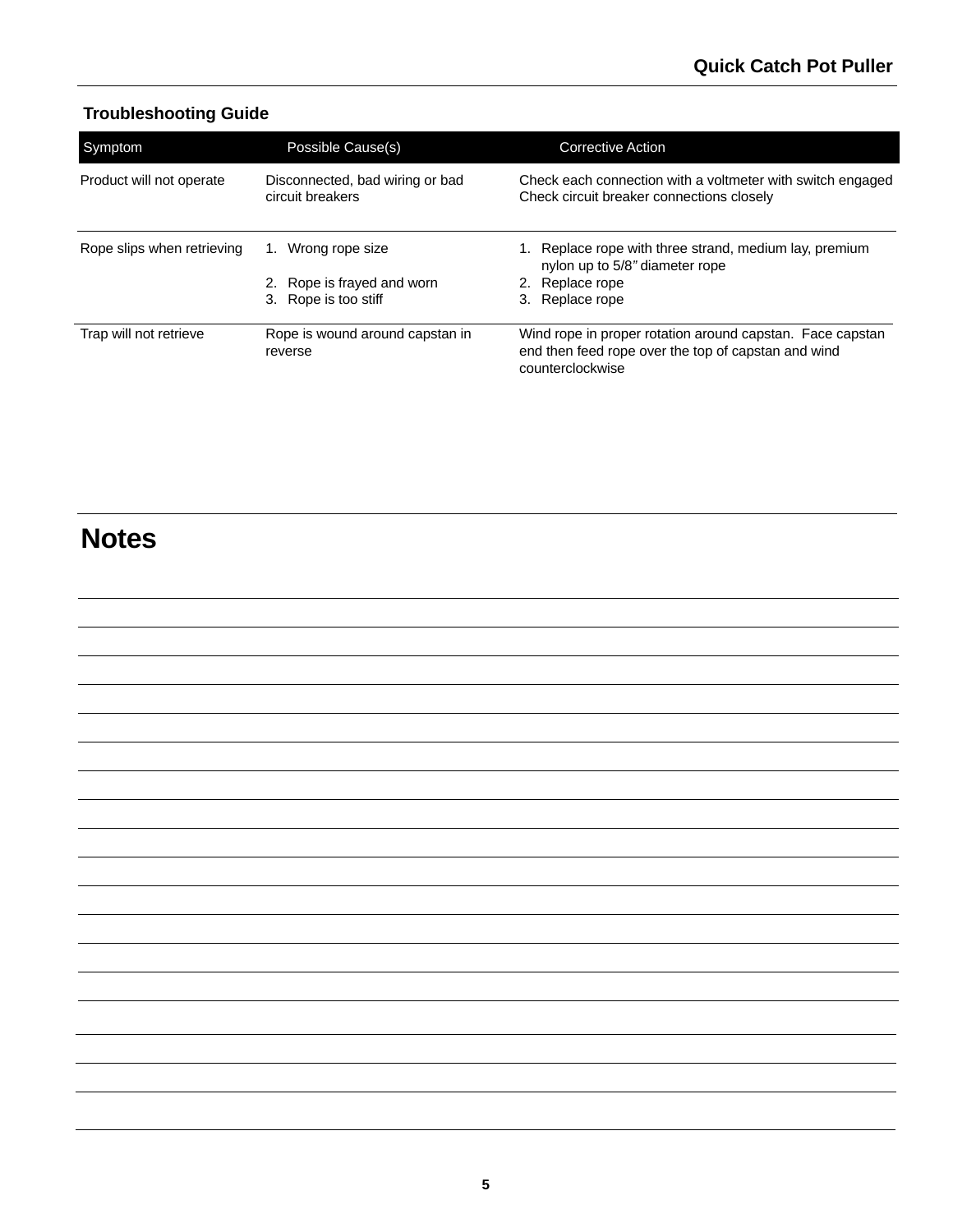



Figure 4 - Replacement Parts Illustration for Quick Catch Pot Puller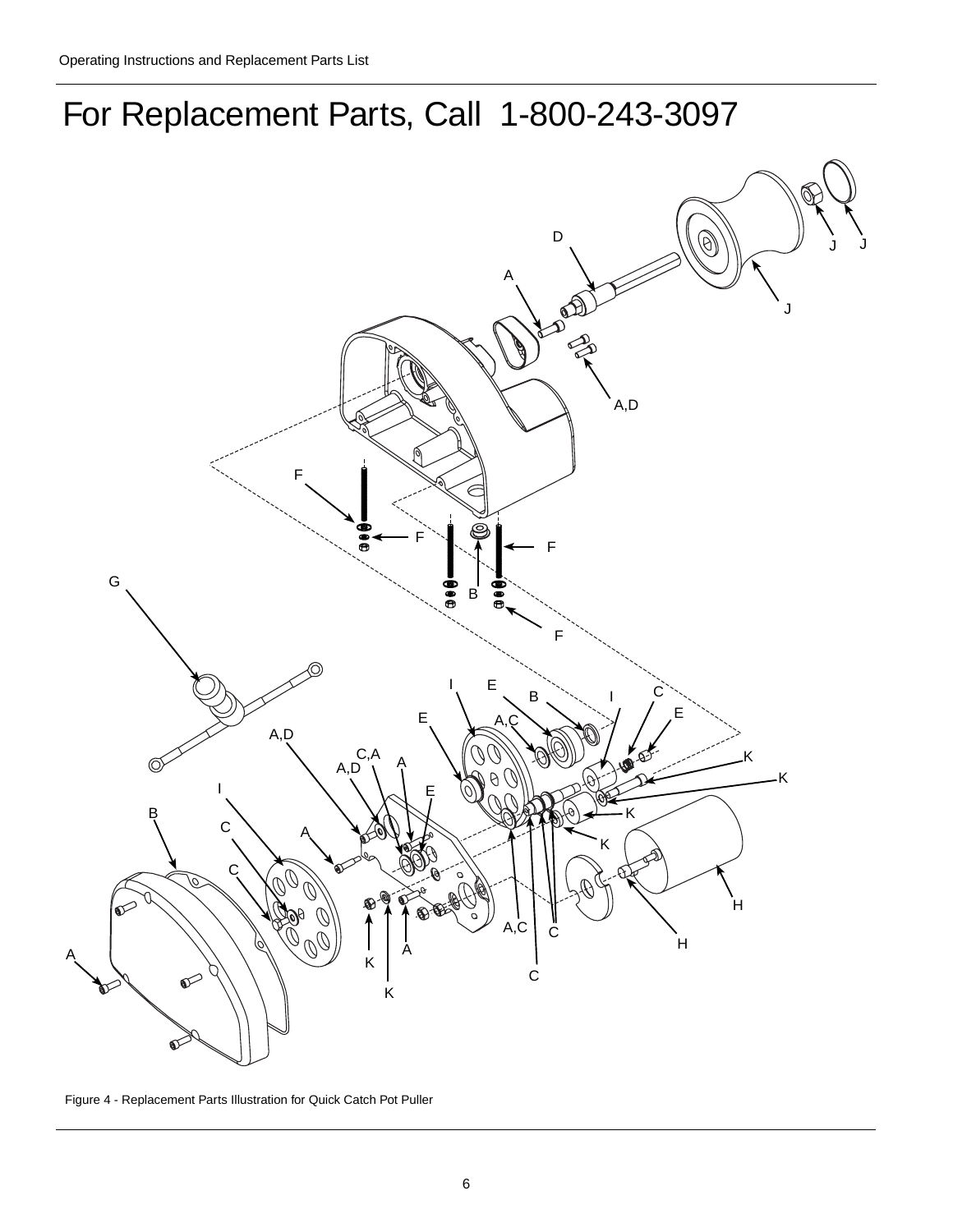# For Replacement Parts, Call 1-800-243-3097

Please provide following information: example and the matter of the Address parts correspondence to: -Model number Carefree-Powerwinch Customer Service -Serial number (if any) 2145 West 6th Ave -Part description and number as shown in parts list Broomfield, CO 80020

| <b>PART NUMBER</b> | <b>DESCRIPTION</b>                 | <b>ITEM</b>                |
|--------------------|------------------------------------|----------------------------|
| P <sub>10340</sub> | REPLACEMENT FASTENER KIT           | A                          |
| P10346             | REPLACEMENT GASKET/SEAL KIT        | B                          |
| P10342             | REPLACEMENT INTERMEDIATE SHAFT KIT | С                          |
| P10344             | REPLACEMENT CAPSTAN SHAFT KIT      | D                          |
| P10343             | REPLACEMENT BEARING KIT            | Е                          |
| P10349             | <b>REPLACEMENT MOUNTING KIT</b>    | F                          |
| P7817600AJ         | REPLACEMENT FOOTSWITCH KIT         | G                          |
| R001463            | REPLACEMENT MOTOR KIT              | н                          |
| R001464            | REPLACEMENT GEAR KIT               |                            |
| R001465            | REPLACEMENT CAPSTAN KIT            | J                          |
| R001453            | REPLACEMENT LOCKING GEAR KIT       | K                          |
| P1066800AJ         | REPLACEMENT CIRCUIT BREAKER KIT    | <b>NOT</b><br><b>SHOWN</b> |